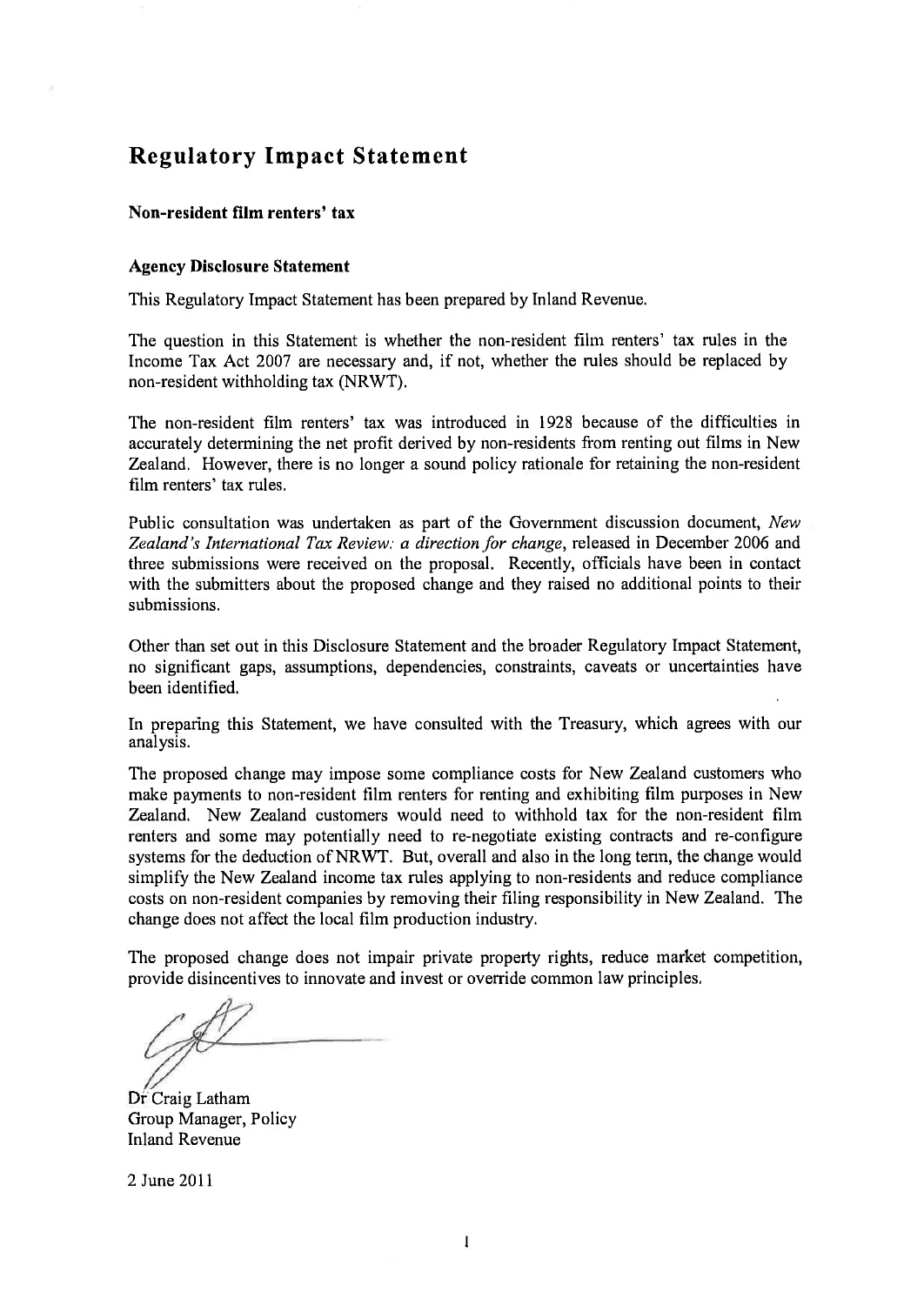## **STATUS QUO AND PROBLEM DEFINITION**

1. At present, 10 percent of the gross receipts derived by non-residents from renting out films in New Zealand are deemed to be assessable income under section CV 17 of the Income Tax Act 2007. Under section DW 3, a non-resident film renter is not allowed a deduction in relation to this income. The rate of tax that is applied is the rate of tax applicable to the nonresident. Because the non-resident is invariably a company, this means that non-resident film renters are generally subject to an effective tax rate of 2.8 percent on their gross receipts (i.e. 28 percent of 10 percent).

2. Income subject to this rule is not included in the income of the non-resident film renter under any other provision in the Act. Importantly, this income is excluded from the definition of non-resident passive income and is therefore not subject to non-resident withholding tax  $(NRWT)$ <sup>1</sup>

3. The rule for taxing non-resident film renters has existed in various forms since 1928. The rule was originally enacted because of the difficulties in accurately determining the net profit derived by non-residents from renting out films in New Zealand. Given NRWT is now well-established and could apply to such income, there is no longer a sound policy rationale for having separate tax rules for non-resident film renters.

4. This Statement considers whether the Income Tax Act should be amended to remove the separate tax rules for non-resident film renters.

## **OBJECTIVES**

5. The main objective is to review whether the existing non-resident film renters' tax rules are necessary and, if not, whether the rules should be replaced by NRWT.

## **REGULATORY IMPACT ANALYSIS**

6. The options that we have identified are to retain the status quo or to repeal the provisions relating to non-resident film renters' tax so that NRWT applies to amounts derived by non-resident film renters.

7. The non-resident film renters' tax is an historical anachronism. It appears that the nonresident film renters' tax was not replaced in 1964 when NRWT was introduced because of the 1948 double tax agreement (DTA) between United States and New Zealand. That **DTA**  prevented New Zealand taxing the income of United States film renters except to the extent allowed under the existing non-resident film renters' tax. The 1982 DTA between New Zealand and the United States (replacing the 1948 DTA) and the current DTA (in force from November 2010) contains no similar restriction on New Zealand's ability to tax income derived from New Zealand by the United States-resident film renters.

8. The preferred option is to repeal the existing provisions relating to non-resident film renters' tax so that NRWT could apply. This would rationalise and simplify the New Zealand income tax rules applying to non-residents and provide consistency with other tax treatments.

<sup>&</sup>lt;sup>1</sup> NRWT is a broad set of withholding taxes on interest, dividends and royalties derived from New Zealand by non-residents.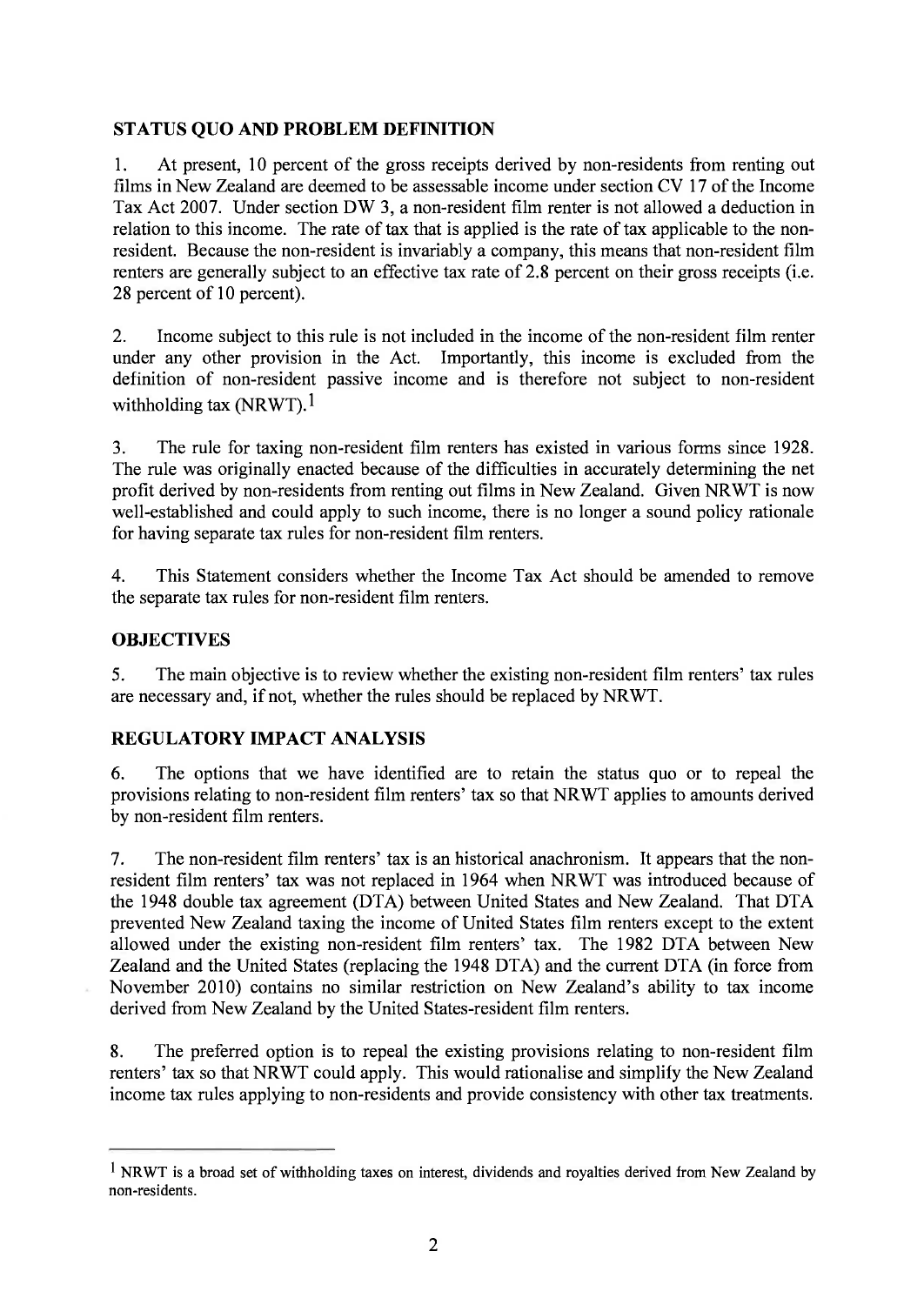Also, this approach is in line with how other countries, such as Australia, tax amounts derived by non-resident film renters.

9. Practically all amounts subject to the non-resident film renters' tax would come within the royalty definitions in the Income Tax Act 2007 and in New Zealand's DTAs. Hence, such amounts would be subject to NRWT if non-resident film renters' tax is repealed.<sup>2</sup>

10. Under this option, NRWT at variable rates would apply in accordance with DTAs between New Zealand and other countries, which limit the amount of NRWT that New Zealand can charge on royalties. The DTA royalty rate is generally 10 percent. However, the rate under the United States and Australia DTAs is five percent, which would apply to many non-resident film renters. The NRWT rate of 15 percent applies if there is no applicable DTA.

11. This option will result in the following estimated increase in tax revenues, with a corresponding impact on the operating balance:

|                             | \$ millions increase / (decrease) |                   |         |         |                      |
|-----------------------------|-----------------------------------|-------------------|---------|---------|----------------------|
| <b>Vote Revenue</b>         | 2010/11                           | 2011/12           | 2012/13 | 2013/14 | 2014/15              |
| <b>Minister of Revenue</b>  |                                   |                   |         |         | <b>&amp;outyears</b> |
| Crown Revenue and Receipts: |                                   |                   |         |         |                      |
| Tax Revenue                 | $\overline{\phantom{a}}$          | $\qquad \qquad =$ | 5.000   | 5.000   | 5.000                |

12. No social, environmental or cultural costs are expected to arise under this option. Also, no significant behavioural changes by non-resident film renters are expected to arise. NRWT on film rental payments derived from New Zealand by non-residents would generally be creditable in the home country of the non-resident film renter.

13. There will be some compliance costs for New Zealand customers who make payments to non-resident film renters for renting or exhibiting film purposes in New Zealand. New Zealand customers will have to withhold tax for the non-resident film renters from the 2012-13 income year and may potentially re-negotiate existing contracts and re-configure systems for the deduction of NRWT. Because it involves making deductions from gross payments at a flat rate, NRWT is a relatively simple tax to comply with. Some non-resident film renters may also face increased compliance costs to re-negotiate existing contracts but this will be partially offset by the removal of filing responsibility in New Zealand.

14. The proposed change will not affect the local film production industry.

## **CONSULTATION**

15. Inland Revenue has consulted on the proposal as part of the government discussion document, *New Zealand's International Tax Review: a direction for change,* released in December 2006 and three submissions were received. The submitters raised a general

**<sup>2</sup> Note that certain types of receipts, which are currently subject to non-resident film renters' tax, would not be subject to NRWT (being outside the royalty definition). These are receipts from the sale or hire of film containers or other film accessories. However, the value of film containers or other accessories relative to the copyright in the film itself would be immaterial. The transfer pricing rules would prevent non-arm's length values being attributed to such accessories if film rental payments were subject to NRWT.**